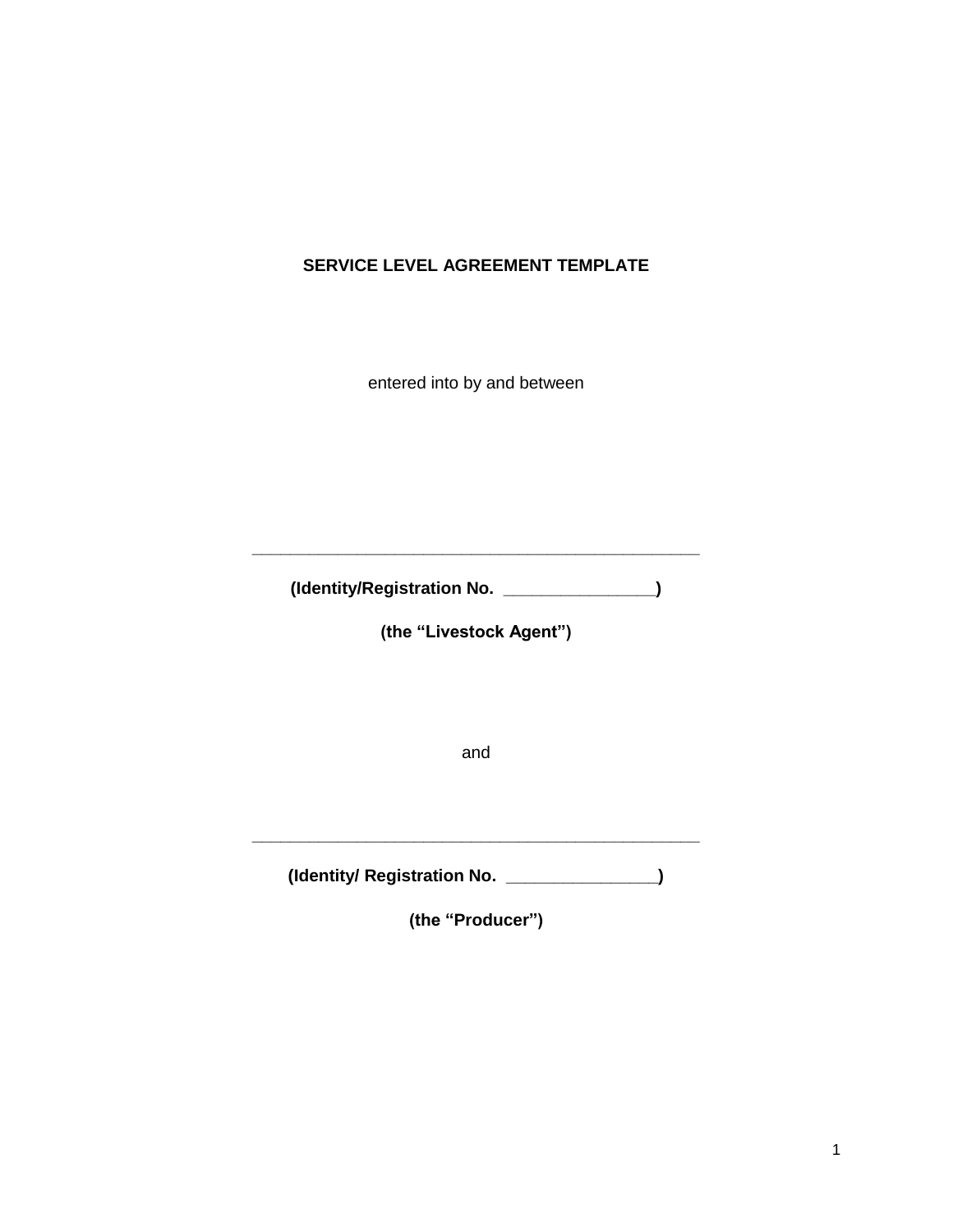## **1. INTERPRETATIONS AND DEFINITIONS**

- 1.1. The headnotes to the clauses of this Agreement are inserted for reference purposes only and shall in no way govern nor affect the interpretation hereof.
- 1.2. Unless inconsistent with the context, any expression herein contained, including any expression and any definition thereof in clause 1.3, which denotes:

2.2.1. any gender, includes the other gender;

2.2.2. a natural person, includes an artificial person and vice versa;

2.2.3. the singular, includes the plural and vice versa.

1.3. Unless inconsistent with the context, the expressions set forth below shall bear the following meanings:

| "Act"             | Shall mean the Agricultural Produce Agents Act No 12 of 1992,<br>as amended.                                                                                                                                                                                            |
|-------------------|-------------------------------------------------------------------------------------------------------------------------------------------------------------------------------------------------------------------------------------------------------------------------|
| "Agreement"       | shall mean the agreement between the Parties set out in this<br>document including any annexures hereto which annexures may<br>be amended and replaced from time to time by written<br>agreement between the Parties;                                                   |
| "Costs"           | shall mean all reasonable costs, including transport and other<br>reasonable or direct costs incurred by the Livestock Agent on<br>behalf of the Producer in relation to the agency, marketing, sale<br>and distribution of Livestock;                                  |
| "Council"         | Shall mean the Agricultural Produce Agents Council                                                                                                                                                                                                                      |
| "Gross Proceeds"  | shall mean the proceeds received by the Livestock Agent in<br>respect of the sale of Livestock, wherever marketed and without<br>any deduction whatsoever;                                                                                                              |
| "Intake Point"    | shall mean the point of delivery referred to in clause 5.3 where<br>the Livestock Agent will take delivery of the Livestock;                                                                                                                                            |
| "Livestock"       | shall mean any agricultural product in the kinds specified in Part<br>B of Schedule 1 of the Act, produced by and delivered to the<br>Livestock Agent by or on behalf of the Producer of the livestock<br>types, volumes and the specifications detailed in Annexure A. |
| "Livestock Agent" | shall mean the Livestock Agent acting as such with regard to any<br>agricultural product specified in Part B of Schedule 1 of the Act<br>and shall include any director of a company, trustee of a trust or                                                             |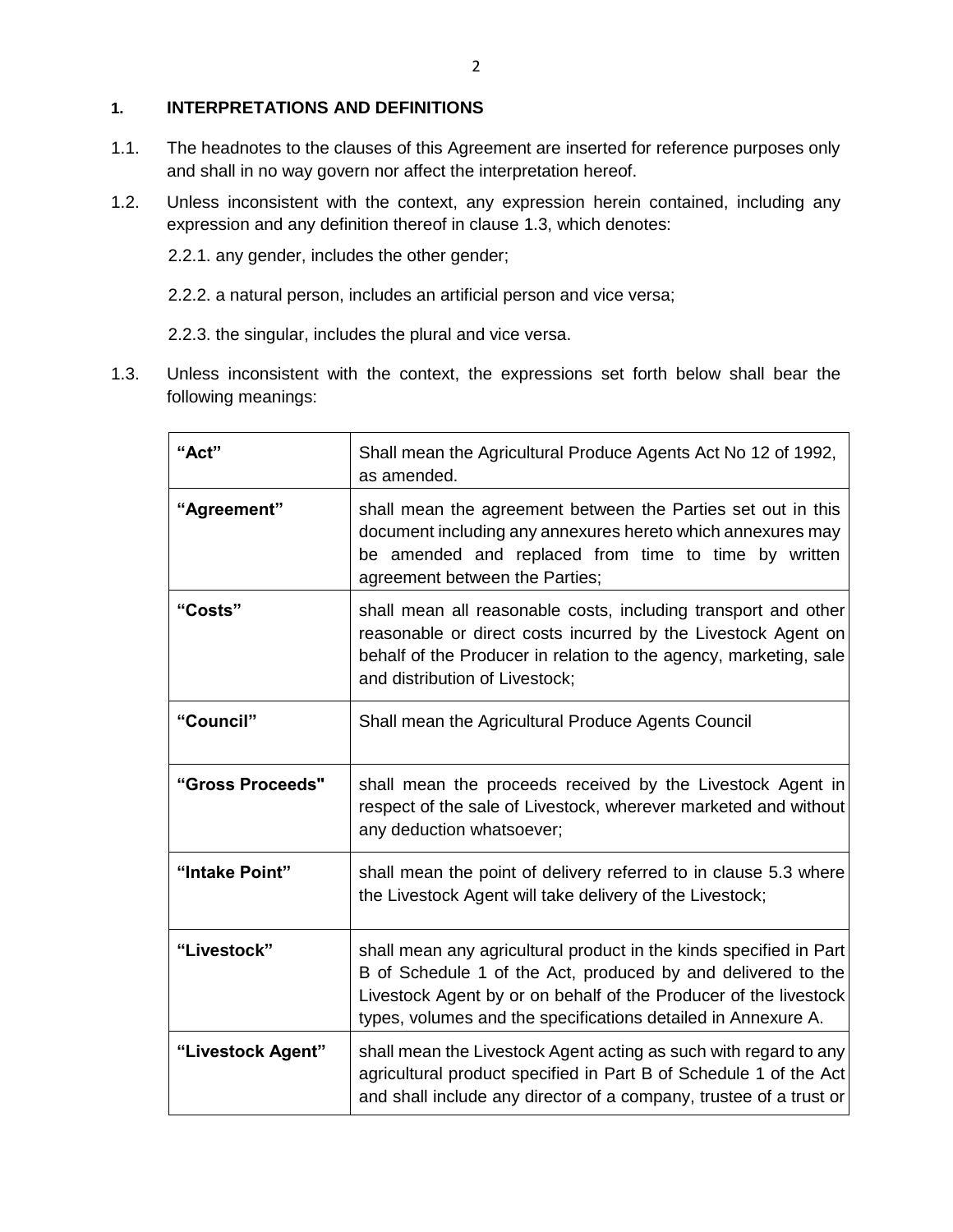|                | a member of a close corporation which act as a Livestock Agent,<br>further details of whom are set out in Annexure D hereto;                        |
|----------------|-----------------------------------------------------------------------------------------------------------------------------------------------------|
| "Net Proceeds" | shall mean the Gross Proceeds received by the Livestock Agent<br>less all Costs and less the Remuneration;                                          |
| "Parties"      | shall mean the Livestock Agent and the Producer and "Party"<br>shall mean either one of them;                                                       |
| "Remuneration" | shall mean the commission referred to in clause 19 below to<br>which the Livestock Agent shall become entitled for the services<br>provided by him; |
| "Rules"        | shall mean the Rules for Livestock Agents, as published by the<br>Council from time to time.                                                        |
| "the Producer" | shall mean the Producer of the Livestock as defined in this<br>Agreement and further details of whom are set out in Annexure<br>B hereto;           |
| "Year"         | shall mean a calendar year consisting of 356 days.                                                                                                  |

## **2 INTRODUCTION**

- 2.1. The Producer is a producer of the Livestock and wishes to appoint the Livestock Agent as his agent to market, distribute and sell the Livestock on his behalf.
- 2.2. The Livestock Agent is willing to do so on the terms and conditions set out herein and therefore the Parties agree as follows.

### **3. APPOINTMENT**

The Producer hereby appoints the Livestock Agent to market, distribute and sell the Livestock delivered by or on his behalf to the Livestock Agent in accordance with the terms and conditions of this Agreement, and the Livestock Agent hereby accepts such appointment.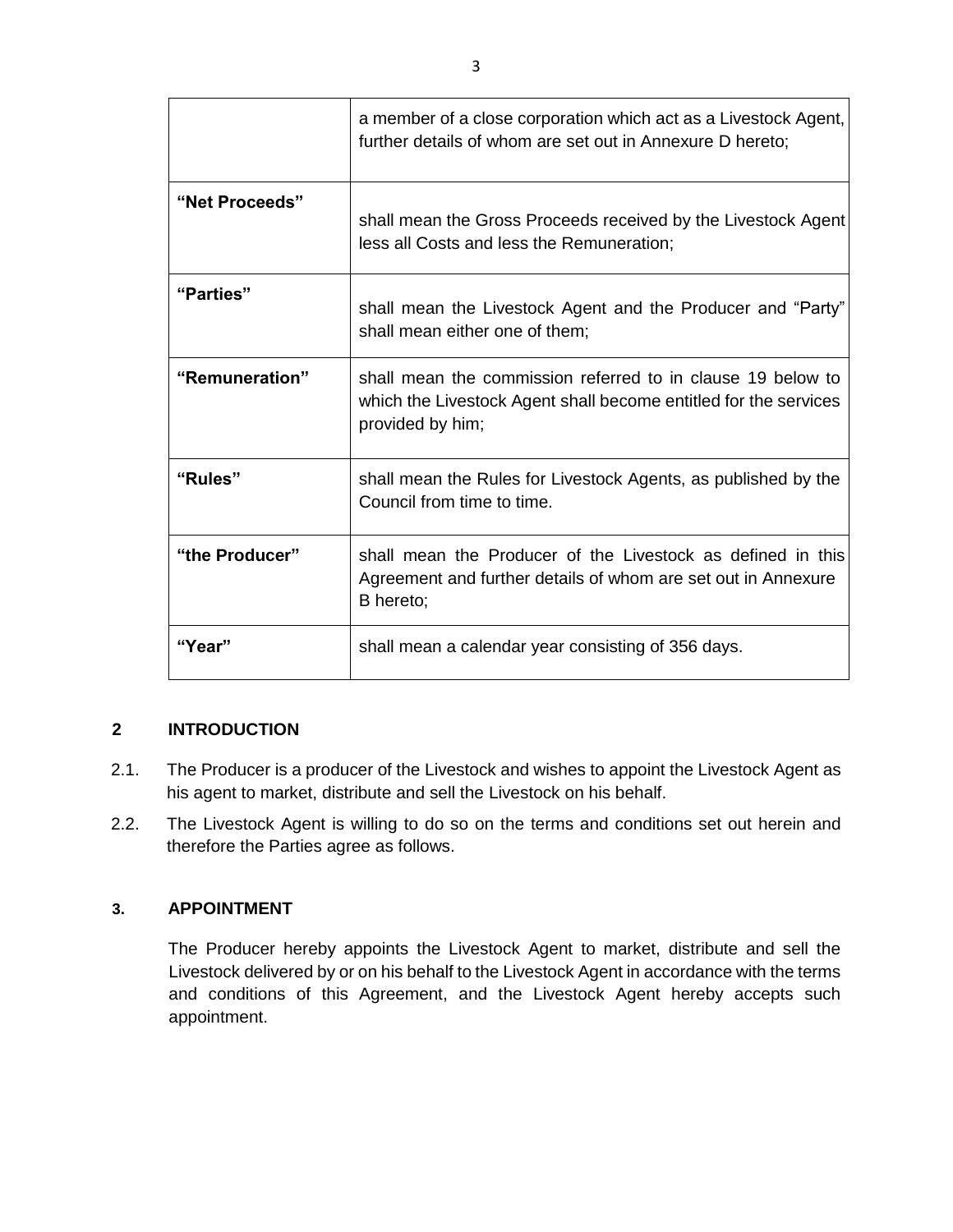#### **4. COMMENCEMENT AND DURATION**

This Agreement shall commence on \_\_\_\_\_\_\_\_\_\_\_\_\_\_\_\_\_\_\_\_\_\_ (the "Commencement Date") and shall continue in force for a minimum period of one Year and shall thereafter be renewed automatically and continue in force indefinitely until terminated by either Party on written notice of at least 60 (sixty) days.

## **5. LIVESTOCK**

- 5.1. The Producer shall in writing provide the Livestock Agent with a best estimate of the minimum of what the Producer expects to deliver to the Livestock Agent and the Producer undertakes to notify the Livestock Agent in writing on a continuous basis of any change in such volumes and any other relevant information, no later than 3 (three) business days prior to the date of delivery, in the form of Annexure A.
- 5.2 It is recorded that Annexure B shall be completed by the Livestock Agent and signed by the Parties, in respect of each delivery of the Livestock, by no later than the first business day following the receipt of the Livestock and which record shall serve as the register of livestock received in terms of this Agreement, accordingly it shall set out the:
	- 5.1.1 date of receipt of Livestock;
	- 5.1.2 number of the delivery note which accompanied the Livestock;
	- 5.1.3 Livestock kind (limited to those kinds listed in Part C to Schedule 1 of the Act) and gender; and
	- 5.1.4 quantity of Livestock received
- 5.3 The Producer shall deliver the Livestock to the Intake Point as agreed between the Parties with such particulars as further elaborated in Annexure E, failing which the Livestock Agent will be entitled to debit the Producer for such additional costs as may be incurred in the delivery of such Livestock, according to charges and procedures reasonably incurred by the Livestock Agent.
- 5.4 Where Livestock are tendered for delivery by the Producer and are not approved by the Livestock Agent, the Producer may immediately remedy the defect and tender delivery again. In the event that the defect cannot be remedied, such Livestock shall be rejected by the Livestock Agent and the Producer shall be obliged to remove the Livestock from the Intake Point, at his own expense, failing which the Livestock Agent shall deal with such rejected Livestock in accordance with the instructions of the Producer at the Producer's expense.
- 5.5 The Producer and the Livestock Agent shall abide by all applicable protocols and standards in respect of the handling of the Livestock to ensure that the quality of the Livestock is not adversely affected to the extent that it can no longer be sold in the class or market for which it was initially produced.
- 5.6 In case of any material deviation from the estimate of the minimum Livestock which the Producer expects to deliver as set out in Annexure A, the Livestock Agent shall be entitled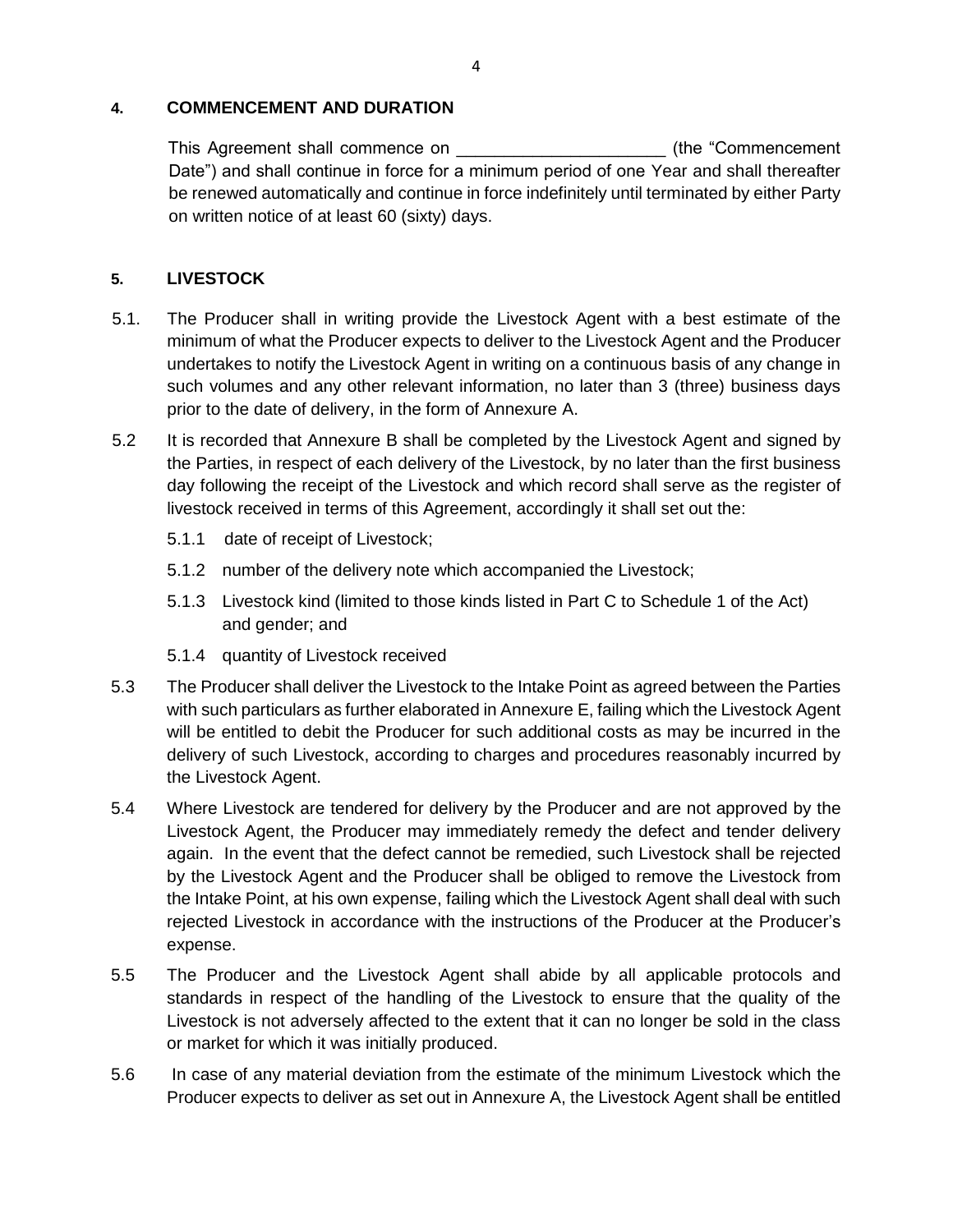(but not obliged) to reject such Livestock and shall bear no liability to the Producer as a result of such rejection unless the Livestock Agent agrees otherwise.

### **6 OBLIGATIONS OF THE LIVESTOCK AGENT**

- 6.1 The Livestock Agent:
	- 6.1.1 shall supply, sell and market the Livestock in absolute good faith and to the best of its abilities, for and on behalf of the Producer;
	- 6.1.2 shall disclose to the Producer by way of a separate disclosure (and not merely disclosure of an all-inclusive fee or charge) any charges and fees to be levied against the Producer for any service rendered or to be rendered, including-
	- 6.1.2.1 the amount, rate or basis of calculation and the frequency of payment thereof;
	- 6.1.2.2 particulars of the identity of the recipient of such fees or charges, but only if so demanded by the Producer in writing and then, within 20 (twenty) business days of that written demand; and
	- 6.1.2.3 the services or other purpose for which each fee or charge is levied;
	- 6.1.2.4 the nature, extent and frequency of any incentive, remuneration, consideration, commission, fee, rebate or brokerages ('valuable consideration'), which will or may become payable to the Livestock Agent, or an employee or person related to the Livestock Agent or employee directly or indirectly, by any third party, or for which the Livestock Agent, employee or person related to the Livestock Agent or employee, may become eligible, as a result of rendering of the services, as well as the identity of the third party providing or offering the valuable consideration;
- 6.1.3 shall have appropriate procedures and systems in place to and must obtain, store and retrieve such records, reports, statements, correspondence and any other material documentation relating to the Producer or services rendered to the Producer, including (but not limited to) all source documentation relating to sales transactions concluded with third parties, services rendered on behalf of the Producer;
- 6.1.4 must keep, for a period of 5 (five) years, such records, reports and documentation safe from destruction;
- 6.1.5 provide the Producer, on written demand, with written full particulars of the following information about service providers contracted or utilized on behalf of or for the benefit of the Producer during the previous 3 (three) years:
	- 6.1.5.1 name, physical location, postal, telephone and email contact details;
	- 6.1.5.2 the nature and extent of his or a related person's contractual relationship with the service provider (if any), and whether the Livestock Agent has contractual relationships with other service providers;
	- 6.1.5.3 where applicable the fact that the Livestock Agent-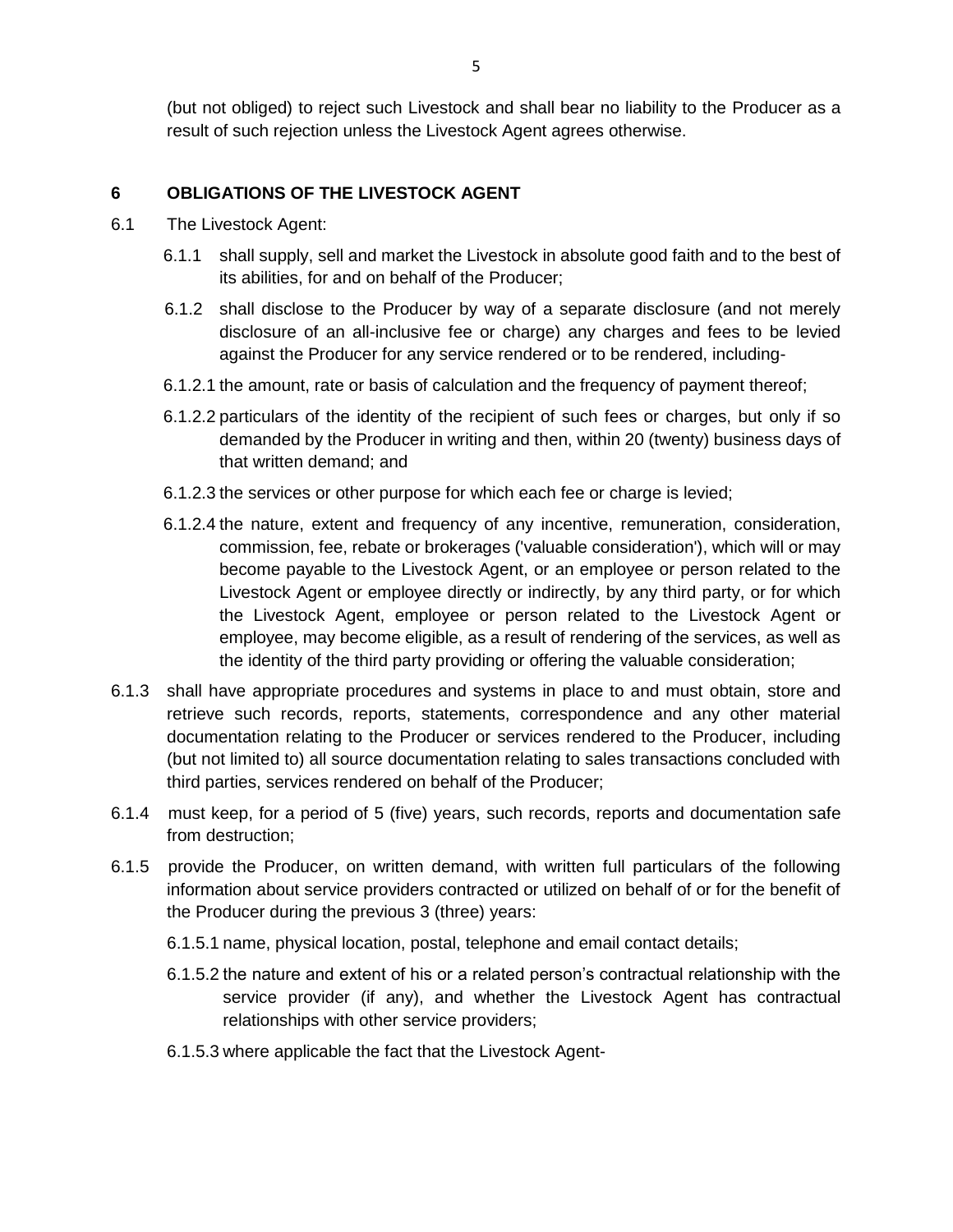- (i) directly or indirectly holds more than 10% (ten percent) of the relevant service provider's shares or has any equivalent substantial financial interest in the service provide, which terms are defined in the Rules.
- (ii) during the preceding 12 (twelve) month period received more than 30% (thirty percent) of his total income, including commission, from the service provider, and the Livestock Agent must convey any changes thereafter in regard to such information at the earliest opportunity to the Producer and the Registrar.
- 6.1.7 shall, to the extent reasonably required by the Producer and at the Producer's expense, maintain in force a suitable guarantee acceptable to his Producer or professional indemnity or fidelity insurance cover (as fully described and disclosed in Annexure F), to cover the Producer against
	- 6.1.7.1 the risk of losses or damages suffered due to theft committed by the Livestock Agent or his staff of any monies or Livestock entrusted by or on behalf of the Producer to him;
	- 6.1.7.2 the risk of losses or damages suffered due to dishonest conduct by the Livestock Agent or his staff insofar as such conduct relates to monies or Livestock;
	- 6.1.7.3 loss or damage to Livestock, in transport between the points of origin and final destination;
	- 6.1.7.4 loss, damage or injury caused wholly or partially as a consequence of any defect in the Livestock or its marking and shall cause the Producer to be named as a coinsured in any insurance cover taken out in terms of this clause 6.1.7 above.

## **7 REPORTS ON UNSOLD LIVESTOCK**

- 7.1 In the event of Livestock delivered to the Livestock Agent for sale is not fully sold within 2 (two) business days after the receipt thereof, the Livestock Agent shall forthwith inform the Producer in writing to the extent and condition of the unsold Livestock and a copy of such report shall be retained for inspection by the Producer or by the Council.
- 7.2 Similar written reports shall thereafter be provided to the Producer on a daily basis until all Livestock have been sold or otherwise disposed of and copies of such reports shall likewise be retained for inspection by the Producer or the Council.
- 7.3 The Livestock Agent or his employee shall on demand of the Registrar or the Council provide copies of the reports referred to in 7.1 and 7.2 above.
- 7.4 The Livestock Agent shall not be entitled to destroy the reports referred to in clause 7.3 before the expiry of a 5 (five) year period.

### **8 REPORTING TO PRODUCER**

8.1 The Livestock Agent from receipt of the Livestock intended for sale and thereafter whenever a material change takes place regarding the price, as set by the Producer, and/or condition of the Livestock concerned, communicate in writing the price and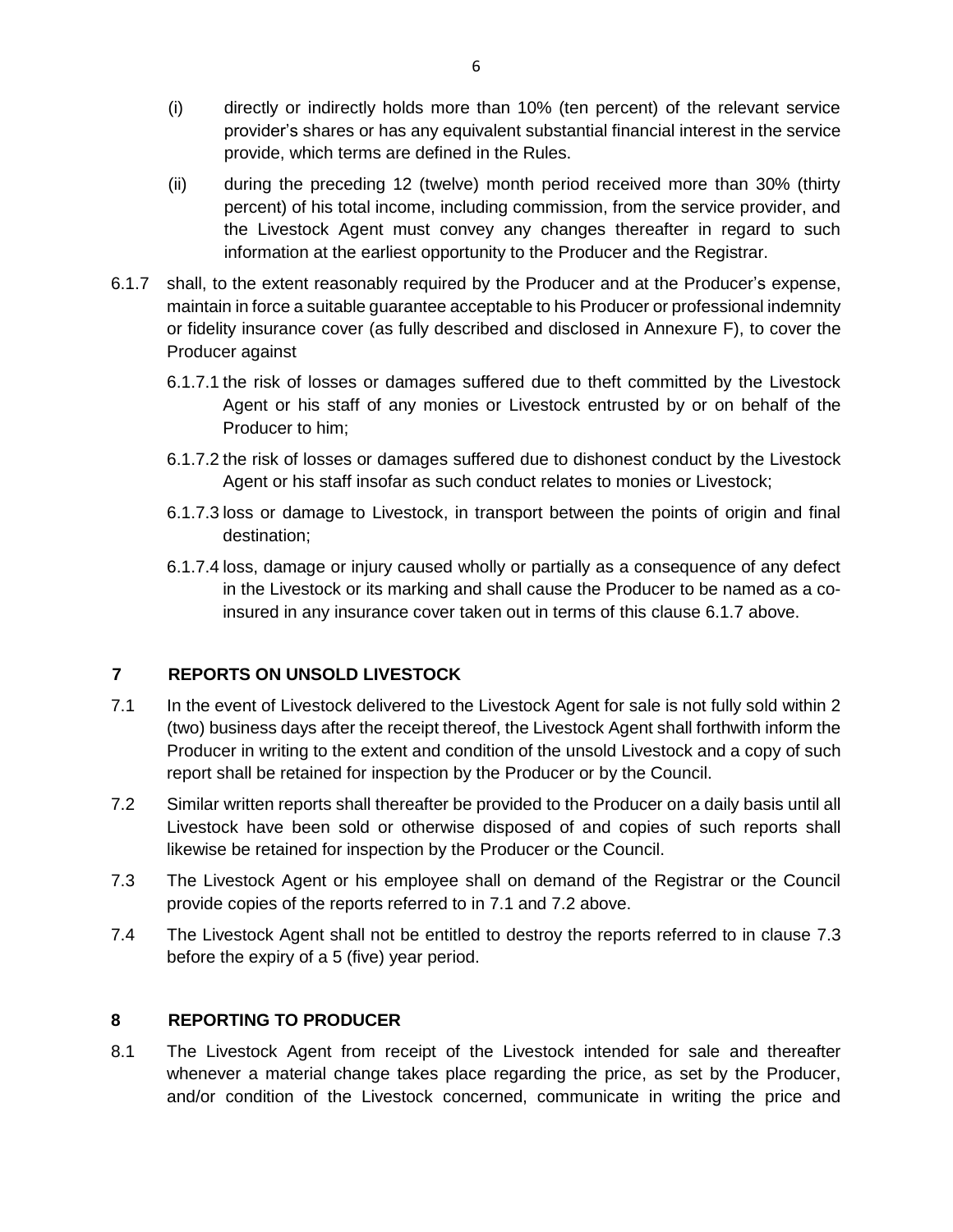condition of the Livestock concerned to the Producer and shall, in doing so, provide the Producer with the following particulars:

- 8.1.1 the amount and nature of each deduction in respect of expenses incurred in connection with the sale and delivery of the Livestock concerned or in respect of any other service rendered by the Livestock Agent to the Producer at the written request of the Producer;
- 8.1.2 the amount, rate or scale at which remuneration was claimed, and the amount of such remuneration; and
- 8.1.3 particulars of Livestock that have in terms of some or other law been found to be unsuitable to be presented for sale or have for another reason been withdrawn from sale.

## **9 INFORMATION ABOUT SERVICES RENDERED**

- 9.1 The Livestock Agent must where applicable, at the request of the Producer, provide the Producer with a copy of the statement of account reflecting all services rendered to the Producer or on behalf of the Producer.
- 9.2 The Livestock Agent shall not be entitled to, in the course of rendering service, request any Producer to sign any written or printed form or document unless essential details required to be inserted thereon by the Producer or on behalf of the Producer have already been inserted.

### **10 MISCELLANEOUS DUTIES OF LIVESTOCK AGENT**

The Livestock Agent shall pro-actively manage and track the marketing and sale of the Livestock, and shall use his commercial best endeavours to procure that the Livestock entrusted to him shall not become unsuitable to be presented for sale.

## **11 PAYMENTS OF COSTS AND DISBURSEMENTS**

- 11.1 The Livestock Agent shall affect payment to any person incurring necessary costs ("the service provider") of all costs incurred by the service provider concerned on behalf of the Producer, except where specified differently in writing by the Producer.
- 11.2 It is specifically agreed between the Parties that all costs and disbursements incurred in respect of:
	- 11.2.1 the Livestock after the acceptance by the Livestock Agent at the Intake Point up to and including the date of sale, which costs and disbursements shall include but not be limited to those in respect of the transport of the Livestock from the Intake Point, inspections and safe keeping and feed; and
	- 11.2.2 the supply and sale of the Livestock shall be for the account of the Producer unless otherwise agreed in writing between the Producer and the Livestock Agent.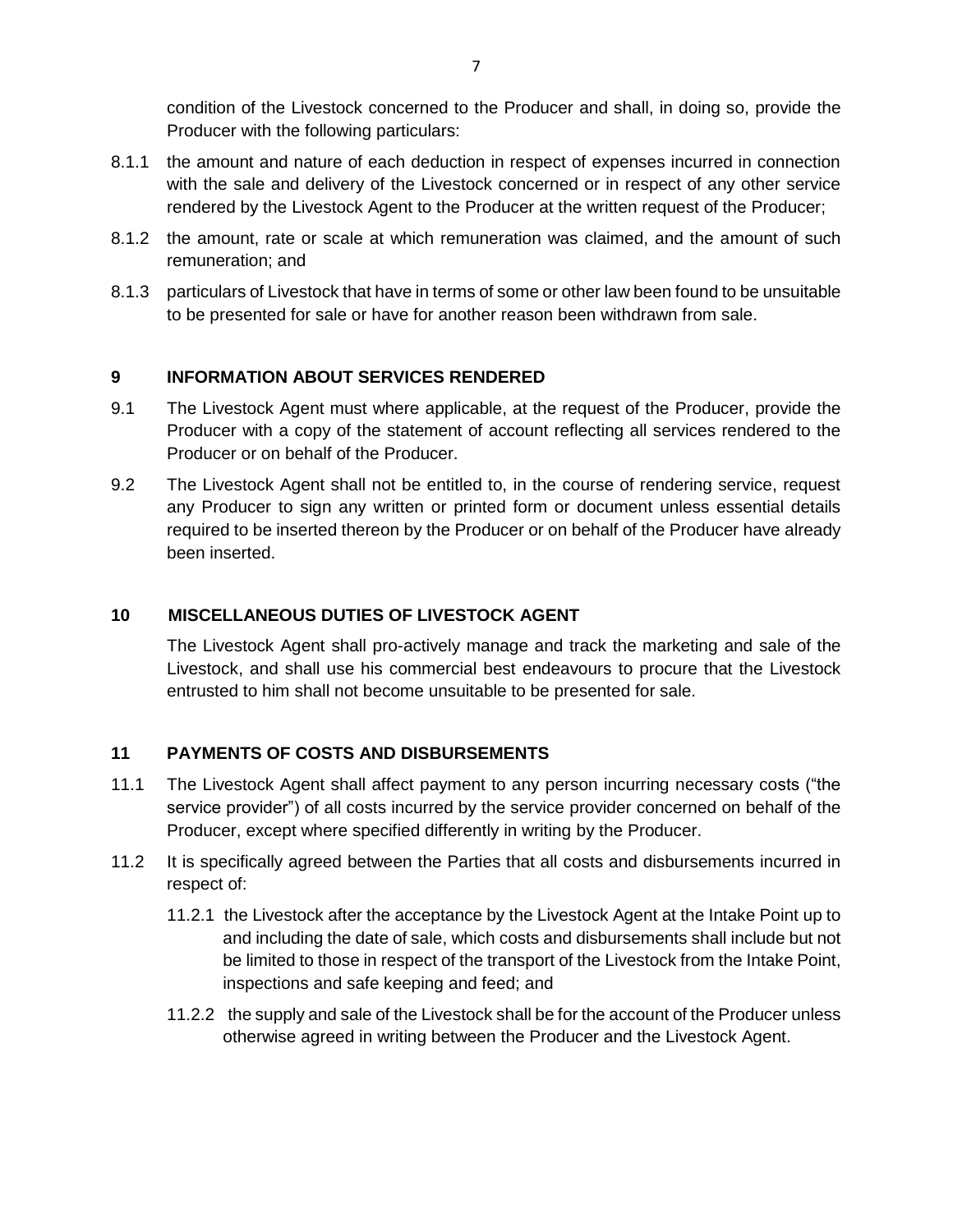## **12 SALES OF LIVESTOCK**

The Livestock Agent shall be entitled to sell the Livestock in any manner he deems fit, subject to the terms and conditions of this Agreement and that if the Livestock Agent sells the Producer's Livestock by way of an auction, he shall comply with the provisions of Section 45 of the Consumer Protection Act, 2008 and the regulations promulgated in terms of such Act, to the extent that such provisions apply to the sale of the Livestock by the auctioneers.

## **13 SALES NOTES**

- 13.1 The Livestock Agent shall after each sales transaction issue a sales note and before the Livestock is removed from his custody or from the custody of anyone who held the Livestock on his behalf, also issue a removal certificate which complies with the provisions of section 8 of the Stock Theft Act, 1959 to the purchaser thereof.
- 13.2 The following particulars shall be indicated on each sales note:
	- 13.2.1 a serial number
	- 13.2.2 the name and code mark of the Livestock Agent
	- 13.2.3 date of sale concerned
	- 13.2.4 name off Producer concerned;
	- 13.2.5 in the case of a credit sale, the name, physical and postal address of the purchaser concerned
	- 13.2.6 the kind, gender and description of the Livestock sold, the quantity and/or mass so sold;
	- 13.2.7 the price at which each such quantity and/or mass was sold;
- 13.3 The sales note in 13.1 above may be provided in writing either physically or by electronic format (as approved by the Council).

# **14 RECEIPTS OF PAYMENTS FROM BUYERS**

- 14.1 Payments made by a purchaser to a Livestock Agent for Livestock sold by the Livestock Agent on behalf of the Producer shall be made in cash, by way of electronic funds transfer to the credit of the Livestock Agent's bank account or by way of a crossed cheque.
- 14.2 A cheque or electronic funds transfer as payment for Livestock sold that is presented to or made in favour of the Livestock Agent as payment for the Livestock sold by him shall be made out in favour of the Livestock Agent, and if a cheque, shall be crossed and be endorsed with the expression "*not transferable*" or "*nie oordraagbaar*".
- 14.3 If a cheque does not comply with requirements set out in 14.2 above, the Livestock Agent shall forthwith cross it, and endorse it in the manner provided.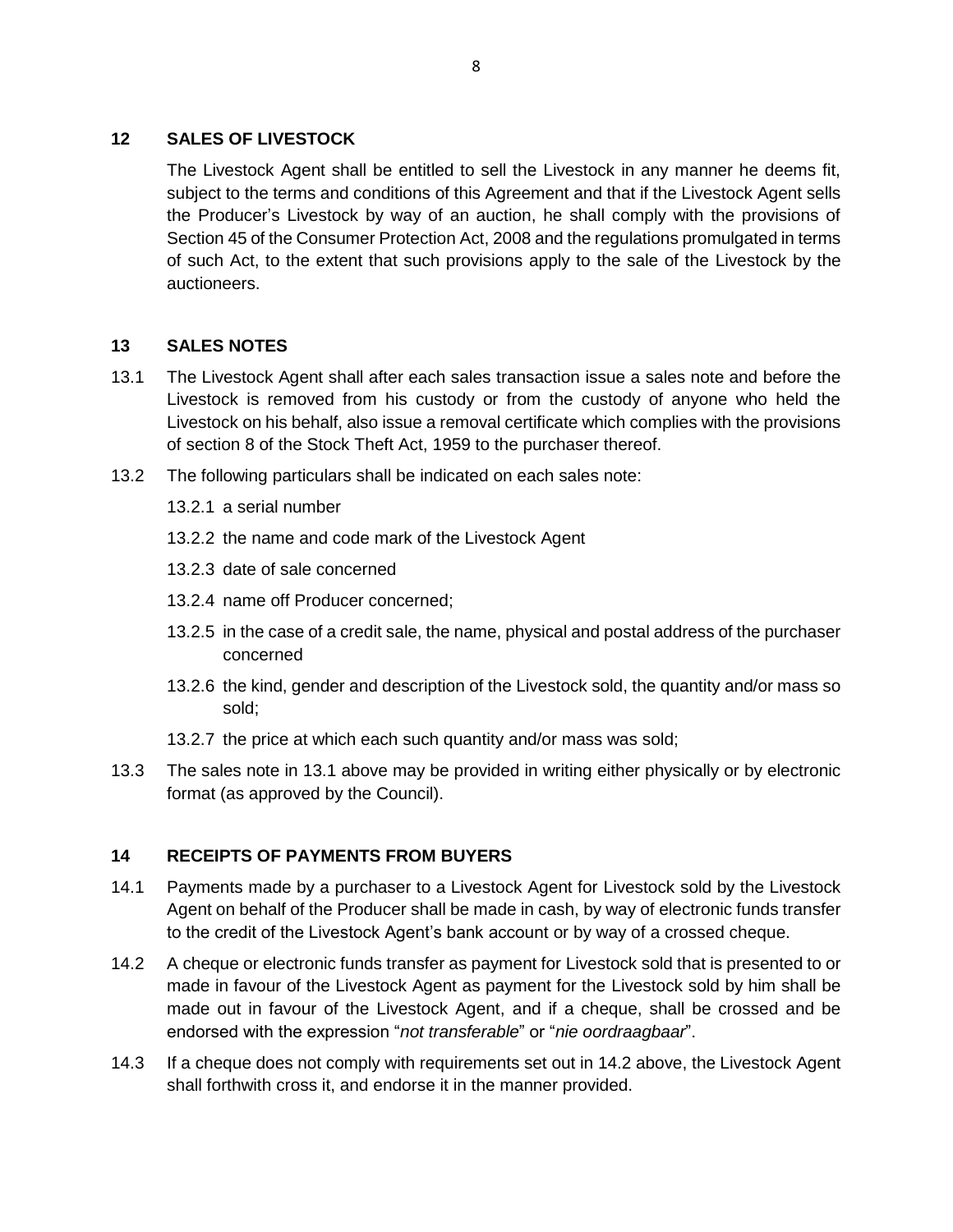### **15 PAYMENTS AND ACCOUNTING TO THE PRODUCER**

- 15.1 The Livestock Agent shall make payment to the Producer for Livestock sold by him on behalf of the Producer either:
	- 15.1.1 in cash;
	- 15.1.2 by way of electronic funds transfer to the credit of the Producers bank account; or
	- 15.1.3 by way of a crossed cheque drawn on his bank account in favour of the Producer
- 15.2 Unless the Livestock Agent sold the Livestock of the Producer on the Producers credit, he shall make payment to the Producer not later than 1 (one) business day after the Livestock concerned has been sold, unless the Producer agrees, in writing, that payment may be extended to a date which shall be no later than the last business day of the month in which the Livestock concerned is sold.
- 15.3 The amount of such payment shall correspond with the amount due, as indicated on the accounting statement as required in clause 15.7 below; provided that the amounts due as indicated on two or more such statements may be combined for the purpose of making single payment, in which case the Livestock Agent concerned shall also issue a summarized statement to the Producer with the following particulars;
- 15.3.1 the serial number of each of the statements referred to in 15.7, as well as the net amount due in terms of each statement;
- 15.3.2 the net amount owing;
- 15.3.3 the number of cheques or references of the electronic transfer concerned
- 15.4 The date of issue indicated on any cheque drawn or any electronic transfer made to effect payment, shall be not later than the date on which it has to be forwarded to the Producer in 15.2 above.
- 15.5 The Livestock Agent shall be entitled, with prior written approval of the Producer who approved such credit either for a specific buyer, or generally for a category of potential buyers and the specific buyer falls within that category to sell his Producer's Livestock on the credit of the Producer; provided however that such credit shall not be granted for a period longer than (30) days after the date of the sales transaction and provided further that:
- 15.5.1 the Livestock Agent shall also comply with clause 16 below; and
- 15.5.2 make payment in full to the Producer, without any right of set-off, on the first business day following the expiry of the 30 (thirty) day period referred to in 15.5, unless the Producer agrees, in writing, that the payment may be extended to a date not later than the last business day of the month. Payment shall be made with full written particulars of the amount received, the identity of the buyer who made payment, the sales transaction to which the payment relates and the amount which remains outstanding after such payment has been made.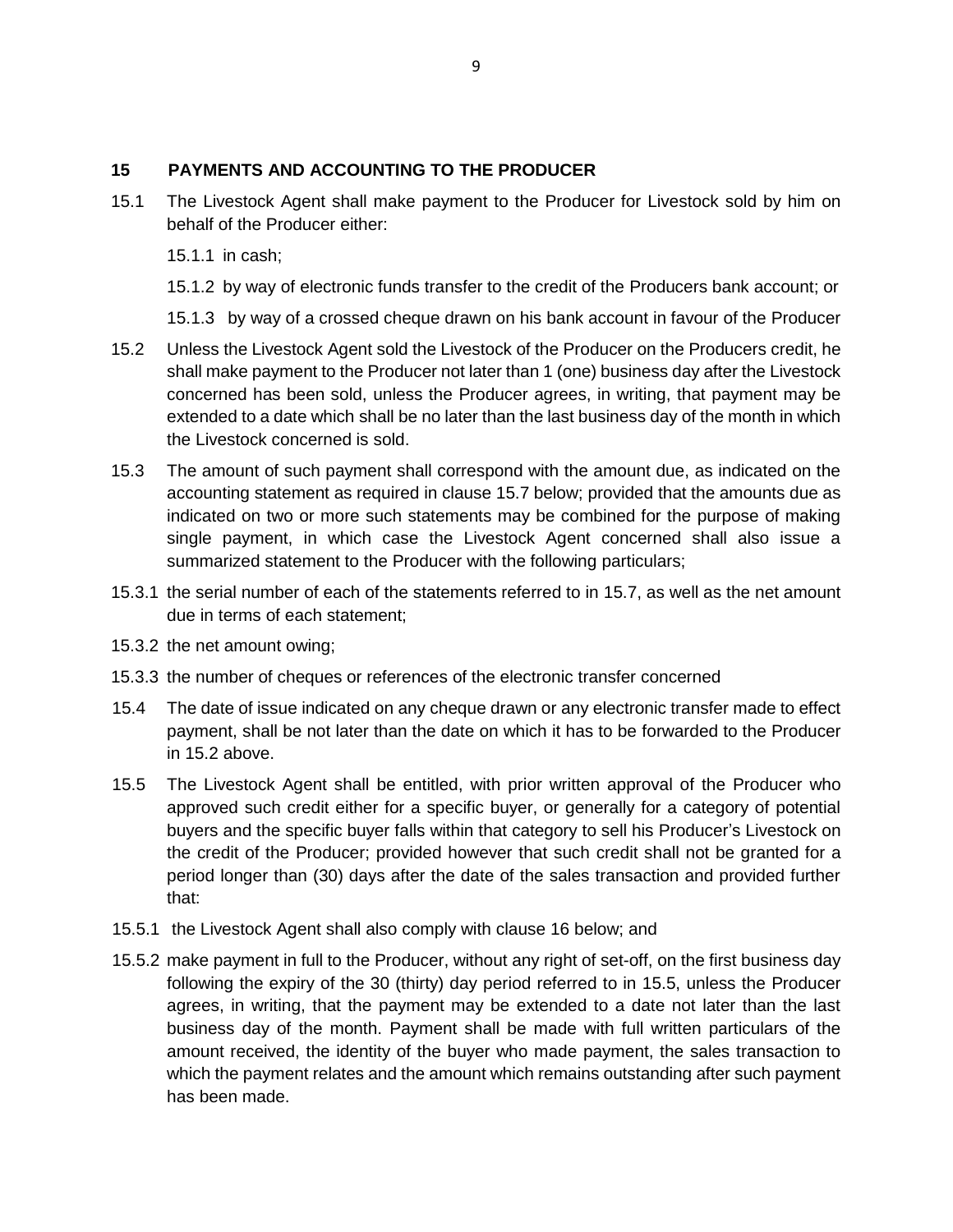- 15.6 The Livestock Agent shall ensure that no employee of the Livestock Agent shall be entitled to sell the Producers Livestock on credit, without the prior written consent of the said Livestock Agent.
- 15.7 The Livestock Agent shall simultaneously with the payment referred to in clause 15.1, issue a statement to his Producer on which the following particulars are indicated:
	- 15.7.1 a serial number;
	- 15.7.2 the name of the Livestock Agent;
	- 15.7.3 the name and address of the Producer;
	- 15.7.4 the date or dates of sale of the Livestock concerned;
	- 15.7.5 the number of the delivery note (if any) that accompanied the consignment;
	- 15.7.6 the kind, gender and description the Livestock received, the quantity thereof that has been sold and the selling price and gross amount realised;
	- 15.7.7 The number of the relevant sales notes, in sequence of the date of issue thereof;
	- 15.7.8 the amount and nature of each deduction in respect of expenses incurred in connection with the sale and delivery of the Livestock concerned or in respect of any other service rendered by the Livestock Agent to the Producer at the written request of the Producer;
	- 15.7.9 the amount, rate or scale at which remuneration was claimed and the amount of such remuneration;
	- 15.7.10 in the event of a sale of Livestock having taken place on credit, particulars of the purchaser of such Livestock as required by in clause 16 below and an indication whether such credit was granted by the Livestock Agent or by the Producer and the extent thereof.
	- 15.7.11 particulars of Livestock that have, in terms of some or other law, been found to be unsuitable to be presented for sale or have for another reason been withdrawn for sale;
	- 15.7.12 When the Livestock Agent indicates particulars referred to in clause 15.7.10 on a statement he shall, when requested thereto by the Producer, provide a copy of the order by the appropriate authority that the Livestock concerned has, in terms of some or other law, been found to be unsuitable to be presented for sale.
- 15.8 If the Livestock Agent intends to recover any amount other than a deduction referred to in 15.7.8 from the proceeds of the sale, he shall:
	- 15.8.1 be in possession of a written consent stating that the deduction is authorised from the Producer;
	- 15.8.2 indicate the full particulars of such recovery on the statement referred to in 15.7.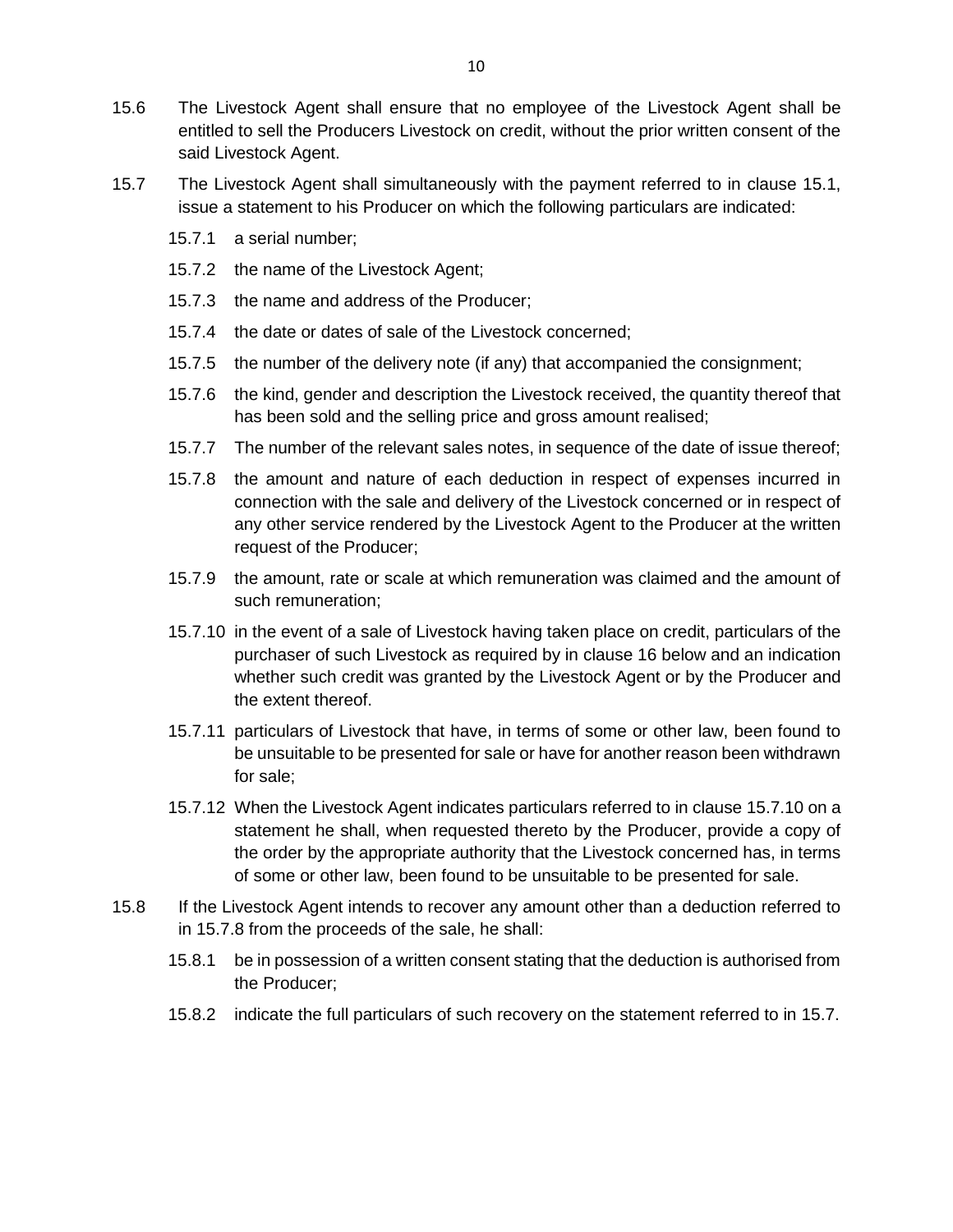### **16 INFORMATION ON BUYERS TO WHOM CREDIT IS GRANTED**

- 16.1 Where the Livestock Agent in compliance with such policies on granting credit as the Council may from time to time implement, with the prior written consent of the Producer, on the Producer's behalf and at the risk of the Producer grant credit to a buyer.
- 16.2 Subsequent thereto, the Livestock Agent must at the written request of the Producer, furnish the Producer with full particulars of the following information and, where such information is provided orally, must confirm such information in writing within 5 (five) days:
	- 16.2.1 full business name, trade name (if any), identity/registration number, postal or physical address, telephone number, cellphone number, e-mail address in respect of the buyer, as well as the contact details and name of the appropriate contact person if same is not the buyer;
	- 16.2.2 a copy of the document with records of the amount, the terms and conditions on which, and the period, which shall not be exceeding 30 (thirty) days after the date of the sales transaction concerned, for which the credit was granted; and
	- 16.2.3 concise detail of the legal and contractual status of the buyer, and whether the Livestock Agent holds guarantees or any other form of security for the outstanding debt or not, to be provided in a manner which can reasonably be expected to make it clear to the Producer which person or entity accepts responsibility for the payment of the outstanding debt and the extent to which the Producer will have to accept such responsibility.

### **17 RIGHTS OF THE PRODUCER**

- 17.1 The Producer shall, at its own cost:
- 17.1.1 be entitled to inspect any Livestock which is alleged to be damaged or defective;
- 17.1.2 advise the Livestock Agent in writing of its intention to inspect the Livestock within 24 (twenty-four) hours of receipt of the report; and
- 17.1.3 be entitled to make written submissions to Livestock Agent with regard to the cause of such defect and/or damage.

### **18 DELIVERIES AND PASSING OF RISK**

- 18.1. The Producer shall deliver the Livestock to the Livestock Agent at the Intake Points specified in Annexure E or at any other place as specified by the Livestock Agent in writing as an Intake Point where he will receive delivery of the Livestock.
- 18.2. Delivery shall be deemed to have taken place once the Livestock are delivered at the Intake Points and have been approved by Livestock Agent by signature of the relevant intake documents.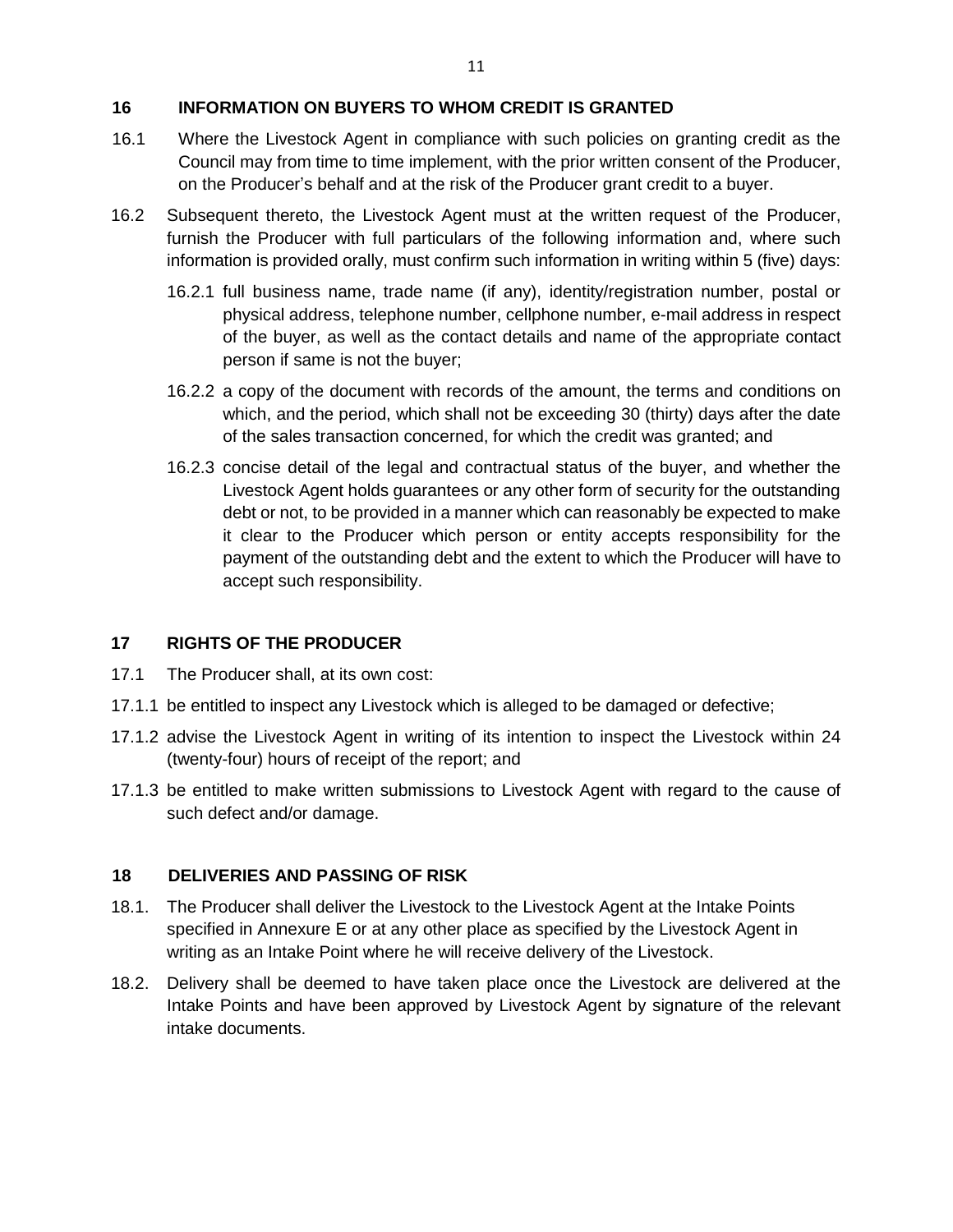#### **19 REMUNERATION**

The Livestock Agent shall be entitled to a commission of  $\%$  ( percent) on the Gross Proceeds, unless otherwise agreed between the Parties in writing.

#### **20 APPOINTMENTS OF AGENTS**

The Producer acknowledges that the Livestock Agent, at its own risk, shall be entitled to appoint any agents to market, distribute and sell the Livestock and to provide such agents with such powers as it may deem necessary to exercise such actions in terms hereof.

## **21 NON-DISCLOSURE AND CONFIDENTIALITY**

The Livestock Agent and his employee/s may not disclose any confidential information acquired or obtained from the Producer in regard to such Producer, unless prior written consent of the Producer is obtained, or disclosure of such information is required in the public interest or under any law.

## **22 BREACH AND TERMINATION**

Should the Livestock Agent ("the defaulting party") hereto:

- 22.1. commit any act of insolvency as defined in the Insolvency Act, 1936; or
- 22.2. be wound up, whether provisionally or finally and whether compulsorily or voluntarily or be placed under judicial management; or
- 22.3. enter into any arrangement or compromise with the general body of its creditors; or
- 22.4. be the subject of any resolution passed for its winding up or dissolution; or
- 22.5. breach any of the terms and conditions of this agreement, then the Producer ("the nondefaulting party") shall be entitled forthwith in the case of clauses 22.1 to 22.4, both inclusive, and in the case of this clause 22.5 where the defaulting party has failed to remedy such breach within a period of 14 (fourteen) days after receipt of written notice by the non-defaulting party requiring it to do so, to cancel this Agreement by written notice to that effect given to the defaulting party, which cancellation shall be without prejudice to any other rights which the non-defaulting party may have at law.
	- 22.5.1 Should the Producer voluntarily seek to terminate the Agreement with the Livestock Agent, then the Livestock Agent shall give immediate effect to such request.
	- 22.5.2 If the request of the Producer, in terms of 22.5.1, is made on the advice of the Livestock Agent, the Livestock Agent must take reasonable steps to ensure that the Producer fully understands all the implications of the termination.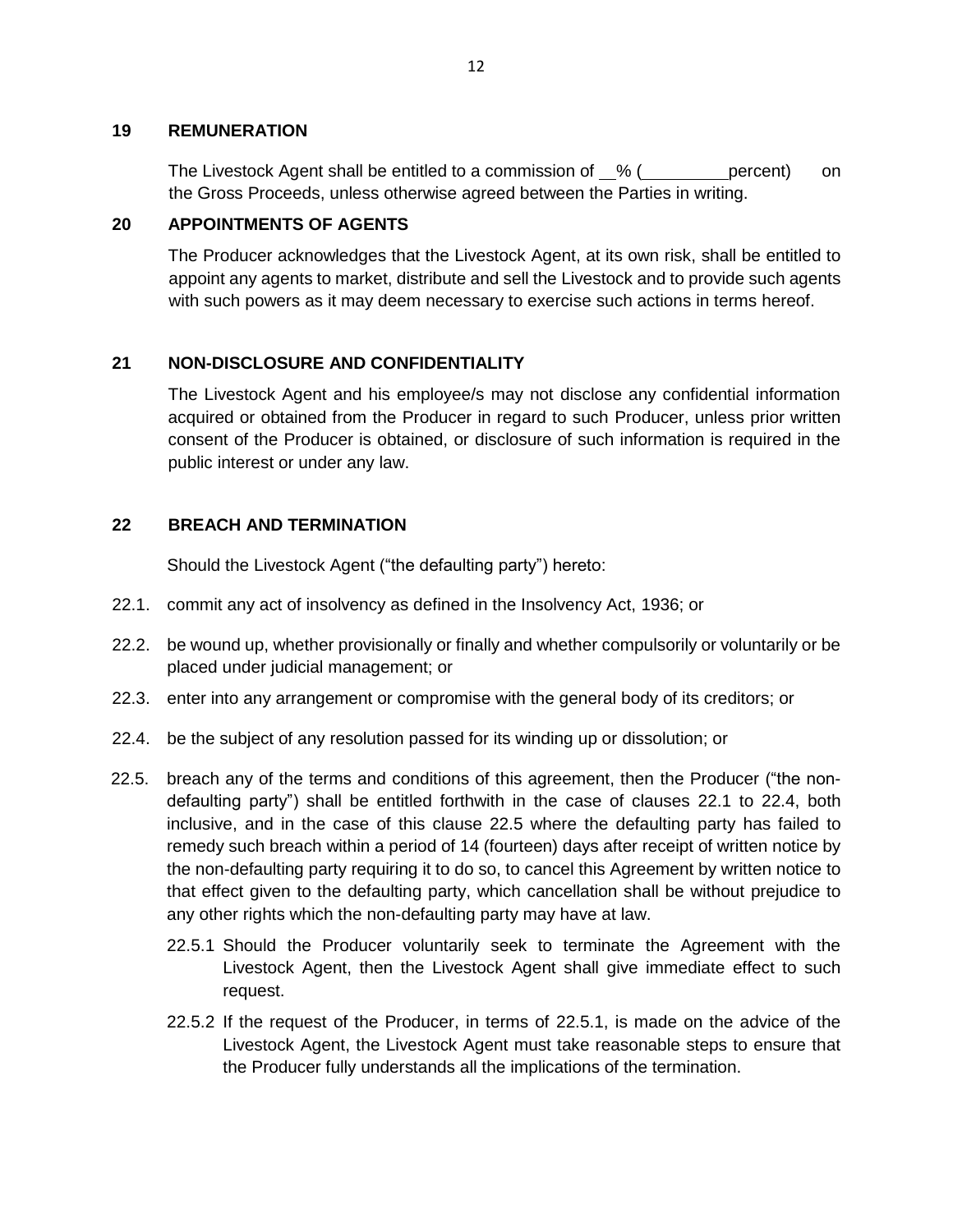#### **23 NOTICES AND DOMICILIUM**

- 23.1. For all purposes of this Agreement or with regard to any matter arising hereout or in connection herewith, the Parties hereby choose the following addresses as their respective *domicilia citandi et executandi* ("domicilium"):
- 23.1.1. The Livestock Agent at:

Physical Address:<br>
Fig. 2014

Postal Address:

23.1.2. The Producer at:

| <b>Physical Address:</b> |  |
|--------------------------|--|
|                          |  |

Postal Address:

Email Address:

- 23.2. Either Party hereto shall be entitled by notice in writing to the other to change its domicilium as set out above to any other physical address within the Republic of South Africa which address shall not be a post office box or poste restante.
- 23.3. Any notice which may be required to be given to a Party shall be sent to such Party's address as set out above, or duly altered from time to time, and shall:
- 23.3.1. be delivered by hand, in which event it shall be deemed to have been received on the day following the date of delivery; or
- 23.3.2. be sent by prepaid registered post, in which event it shall be deemed to have been delivered and received on the  $7<sup>th</sup>$  (seventh) business day after posting unless the contrary is proved'
- 23.3.3. be sent by email transmission, in which event it shall be deemed to have been received on the day following the date of delivery.
- 23.4. Notwithstanding anything to the contrary herein contained, a written notice or communication actually received by a Party shall be an adequate written notice or communication to it notwithstanding that it was not sent to or delivered at its chosen domicilium.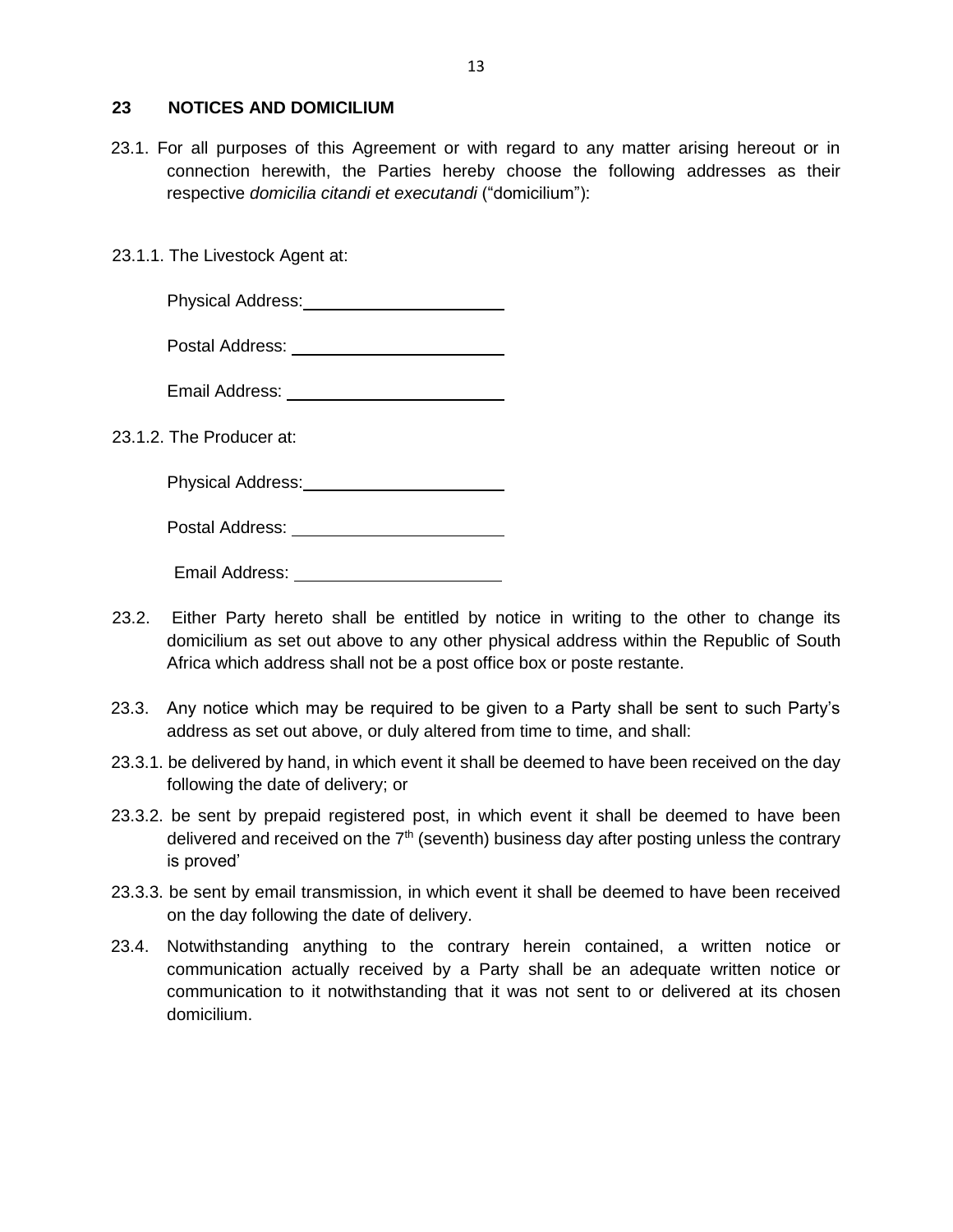#### **24 APPLICABLE LAW**

This Agreement shall be governed by and interpreted under the laws of the Republic of South Africa and the Parties hereby consent and submit to the jurisdiction of any Magistrate's Court having jurisdiction in terms of Section 28 of the Magistrate's Court Act 1944 for the purposes of any dispute arising from or out of this agreement.

### **25 NO CESSION OR ASSIGNMENT**

It is recorded that the Producer may not cede nor assign its rights or delegate its obligations in terms of this Agreement but that the Livestock Agent shall be entitled to cede and assign its rights and obligations in terms of this Agreement to any group company of the Livestock Agent without the consent of the Producer.

#### **26 INDULGENCES (NO WAIVER)**

- 26.1 Subject to clause 26.2 below, no relaxation, indulgence or concession granted by any Party to the other/s in respect of any of its obligations hereunder shall constitute a novation of any part of this Agreement nor otherwise prejudice, derogate from, or affect, any rights which the Party granting the relaxation, indulgence or concession may have against the Party/ies in whose favour such grant shall have been made.
- 26.2 The Livestock Agent may not request or induce in any manner a Producer to waive any right or benefit conferred on the Producer by or in terms of any provision of the Act or the rules in accordance with the Act, or recognize, accept or act on any such waiver by the Producer, and any such waiver shall be null and void.

### **27 NO AMENDMENT/VARIATION**

No variation of, or addition or agreed cancellation to this Agreement shall be of any force or effect unless it is reduced to writing and signed by or on behalf of the Parties.

|                      | SIGNED at _______________________ on this _________ day of _____________________ | 20 |
|----------------------|----------------------------------------------------------------------------------|----|
| <b>AS WITNESSES:</b> |                                                                                  |    |
| $\mathbf 1$ .        |                                                                                  |    |
| 2.                   |                                                                                  |    |

**LIVESTOCK AGENT**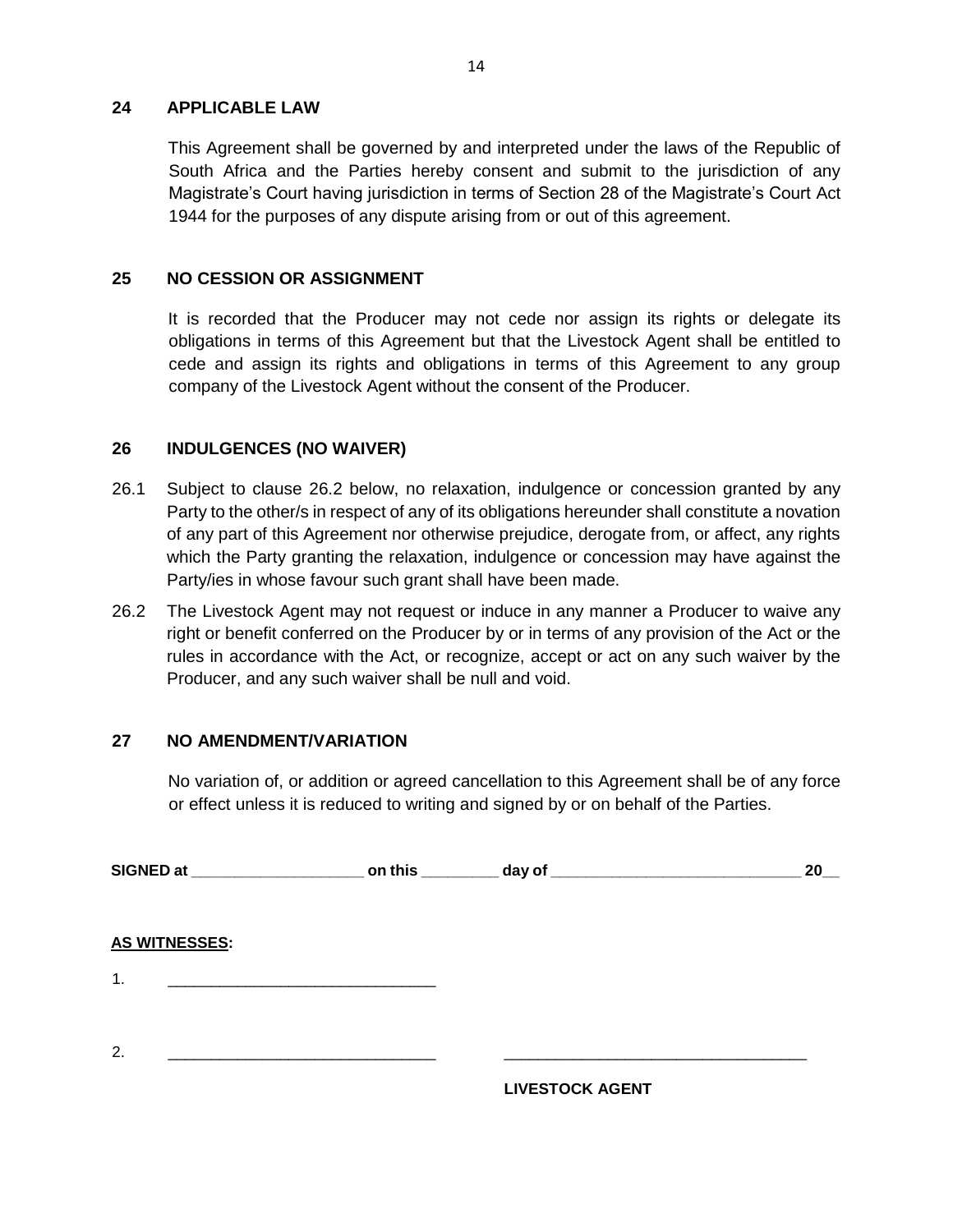## **AS WITNESSES:**

- 
- $2.$

## **PRODUCER**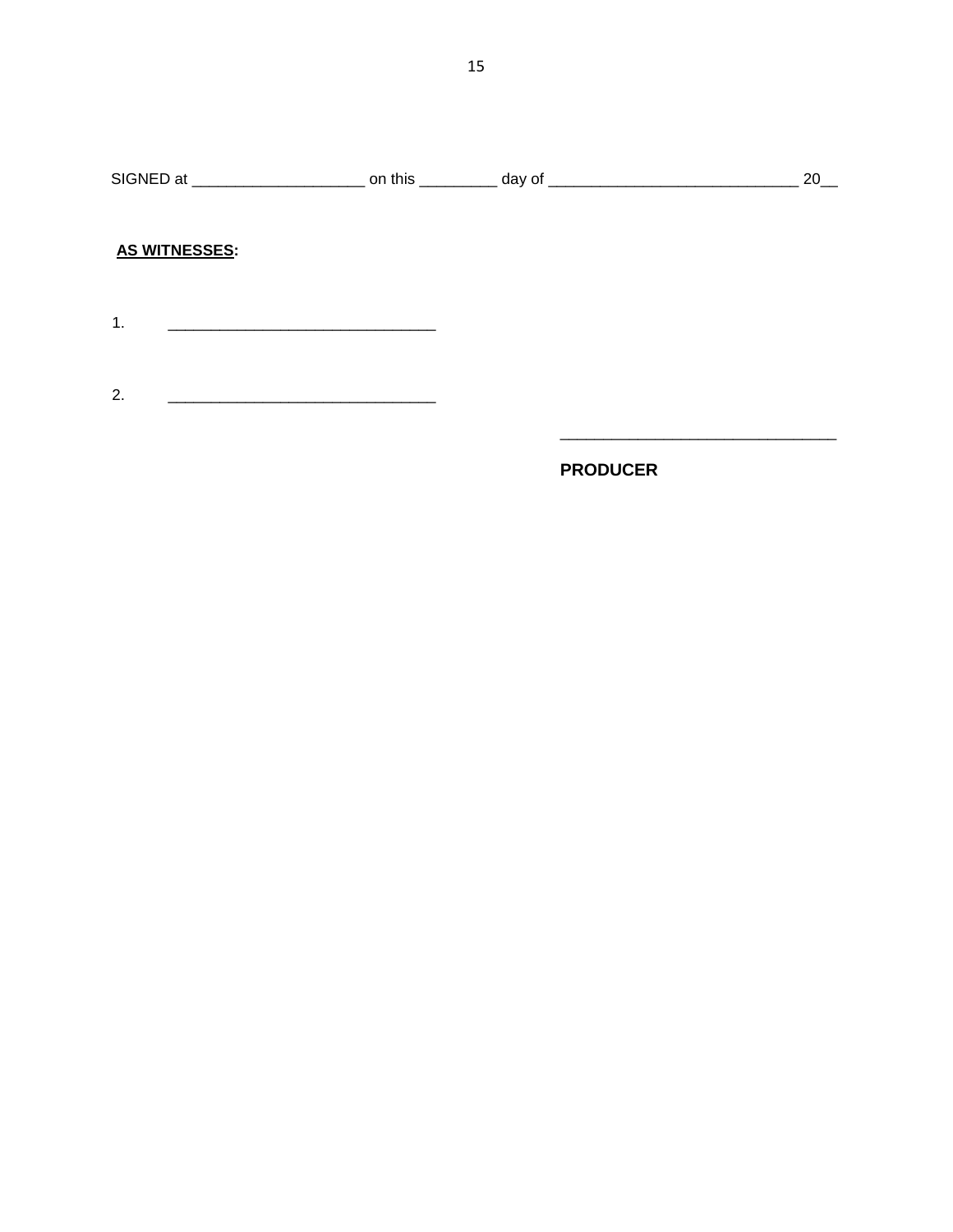# **ANNEXURE A**

## **DELIVERY ESTIMATE**

Date of delivery at Intake Point:

| <b>Livestock Description</b> | Gender | Quantity |
|------------------------------|--------|----------|
|                              |        |          |
|                              |        |          |
|                              |        |          |
|                              |        |          |
|                              |        |          |
|                              |        |          |
|                              |        |          |
|                              |        |          |
|                              |        |          |
|                              |        |          |
|                              |        |          |
|                              |        |          |
|                              |        |          |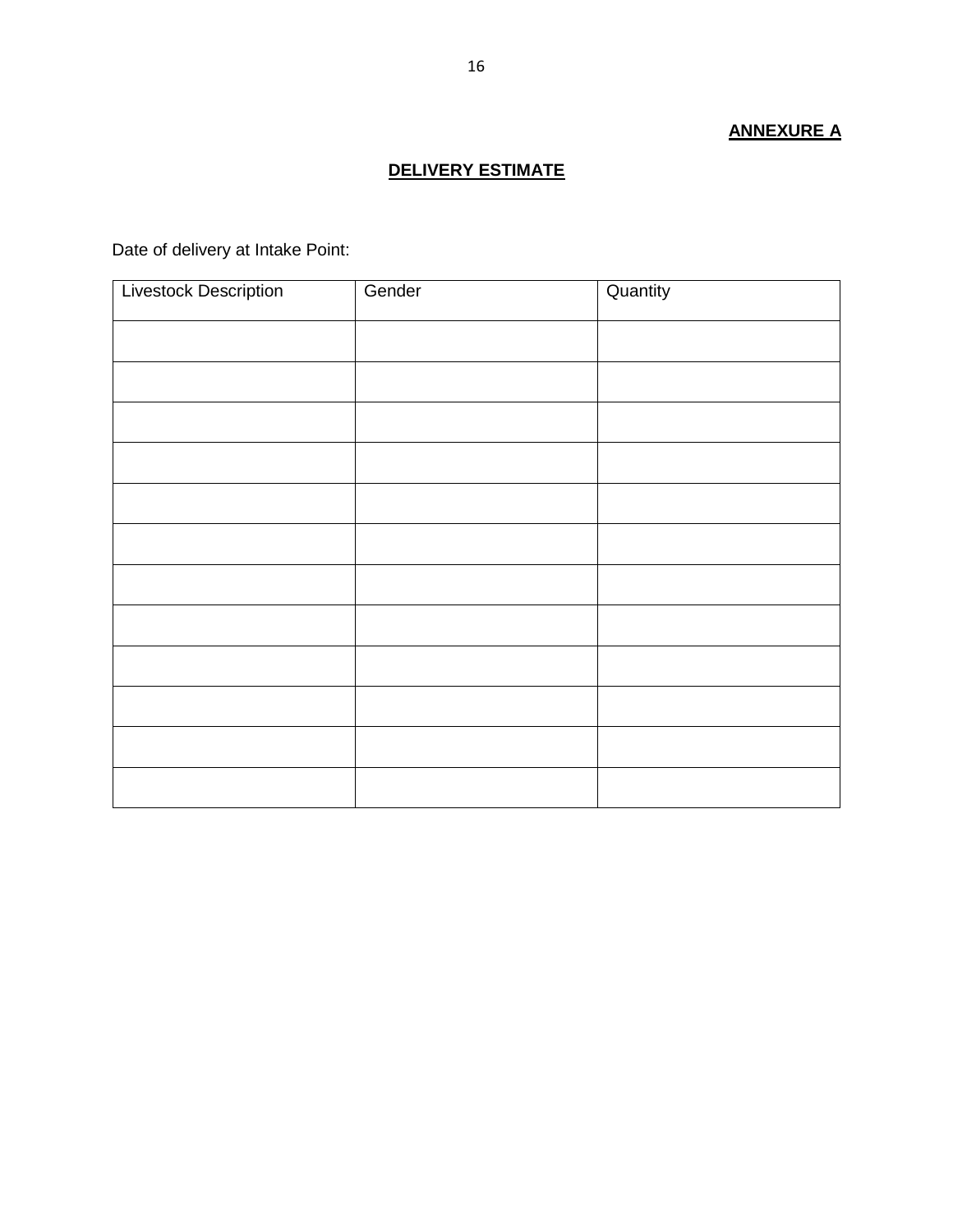## **ANNEXURE B**

## **LIVESTOCK REGISTER**

| <b>DELIVERY</b><br><b>DATE</b> | <b>DELIVERY</b><br><b>NOTE</b><br><b>NUMBER</b> | <b>LIVESTOCK</b><br><b>DESCRIPTION</b> | SIZE (KG) | <b>GENDER</b><br>(M/F) | <b>QUANTITY</b> | <b>DESCRIPTION</b><br>OF MARK TO<br><b>BE ASSIGNED</b> |
|--------------------------------|-------------------------------------------------|----------------------------------------|-----------|------------------------|-----------------|--------------------------------------------------------|
|                                |                                                 |                                        |           |                        |                 |                                                        |
|                                |                                                 |                                        |           |                        |                 |                                                        |
|                                |                                                 |                                        |           |                        |                 |                                                        |
|                                |                                                 |                                        |           |                        |                 |                                                        |
|                                |                                                 |                                        |           |                        |                 |                                                        |
|                                |                                                 |                                        |           |                        |                 |                                                        |
|                                |                                                 |                                        |           |                        |                 |                                                        |
|                                |                                                 |                                        |           |                        |                 |                                                        |
|                                |                                                 |                                        |           |                        |                 |                                                        |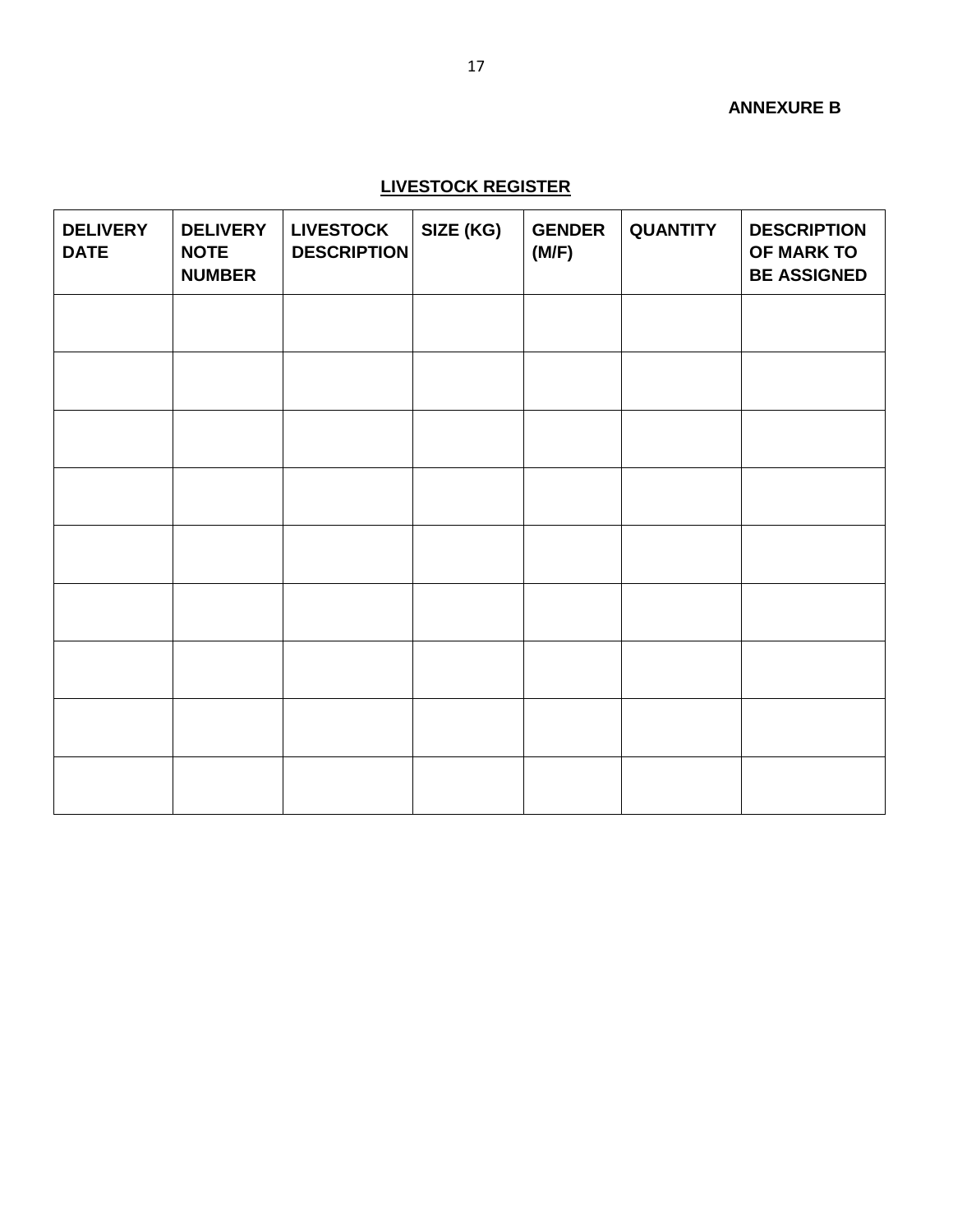## **ANNEXURE C**

## **PRODUCER**

| Owned by Producer: Yes / No. If no, provide details of owner and relationship to Producer: |
|--------------------------------------------------------------------------------------------|
|                                                                                            |
|                                                                                            |
| <b>Bank Details:</b>                                                                       |
|                                                                                            |
|                                                                                            |
|                                                                                            |
|                                                                                            |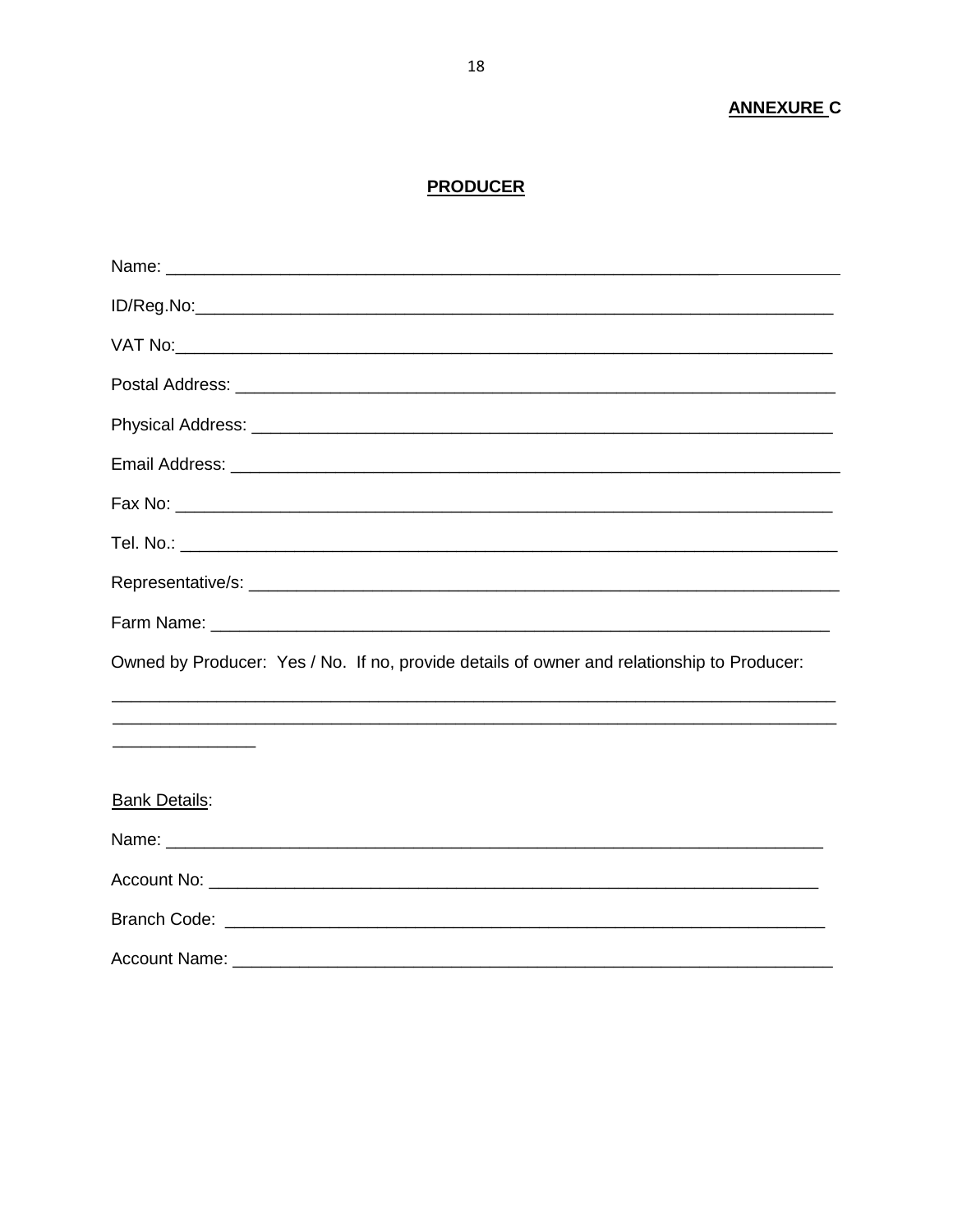## **ANNEXURE D**

## **LIVESTOCK AGENT**

| <b>Bank Details:</b> |
|----------------------|
|                      |
|                      |
|                      |
|                      |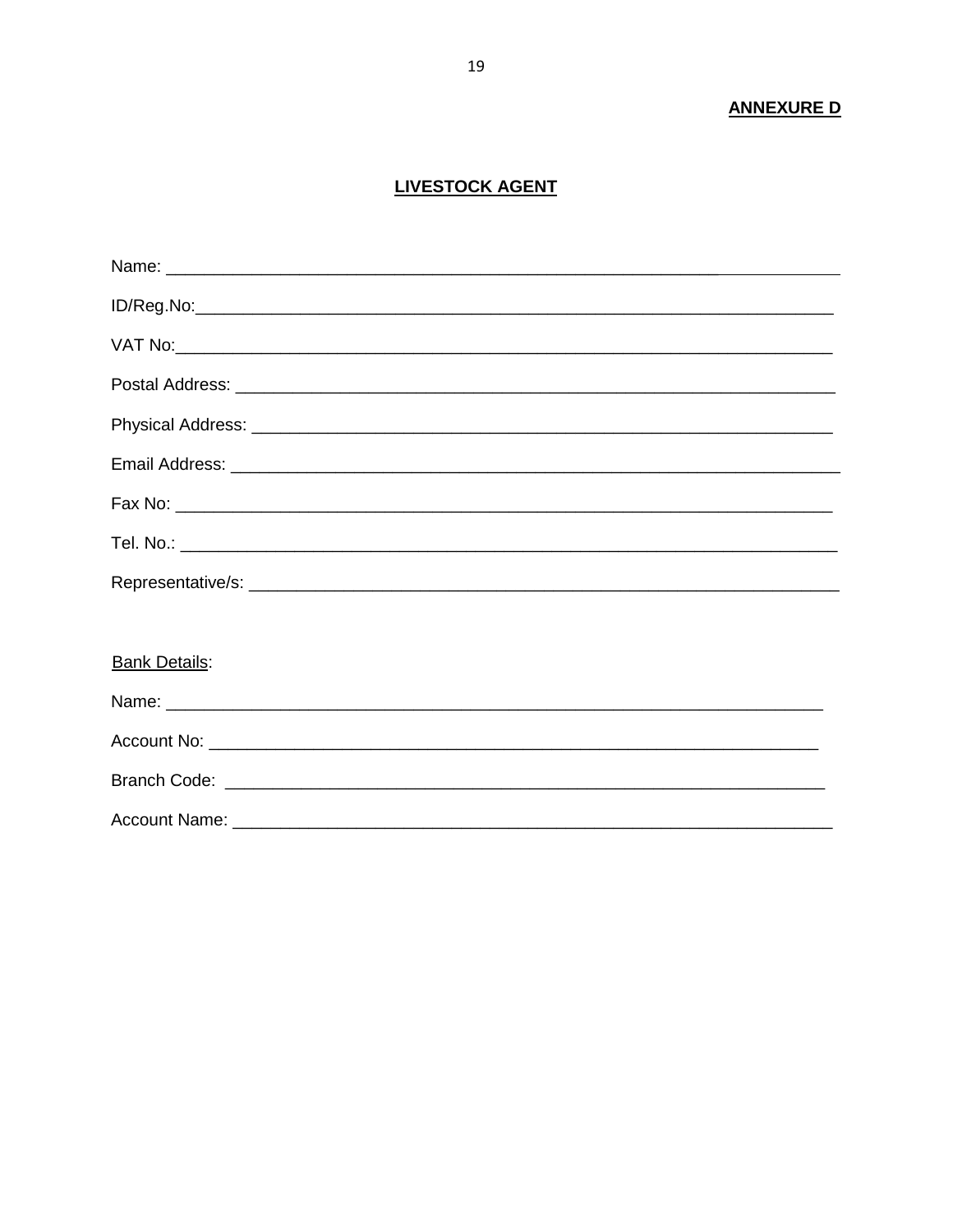# **PARTICULARS OF INTAKE POINTS**